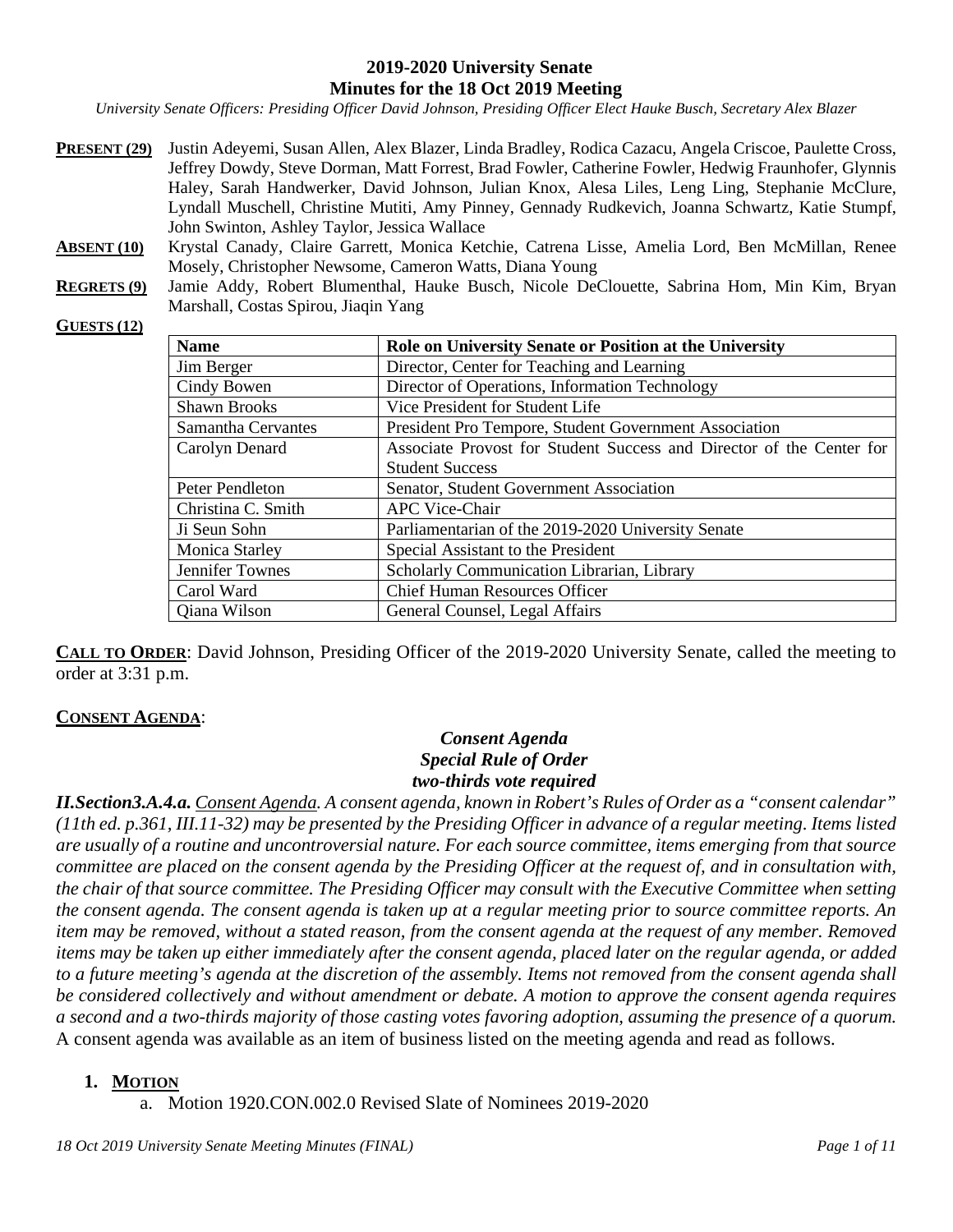i. *CIO Susan Kerr replaced Cindy Bowen as CIO Designee on RPIPC. The final selected staff senator, who also serves on RPIPC, is to be determined.*

### **2. AGENDA/MINUTES**

- a. University Senate Meeting Agenda (10/18/2019)
- b. University Senate Meeting Minutes (09/20/2019)

A **MOTION** *to adopt the consent agenda* was made, seconded, and approved by voice vote with no proposed extractions, no further discussion, no dissenting voice, and only voting members of the university senate eligible to vote.

**AGENDA**: The agenda for this meeting was approved as circulated as item 2.a of the consent agenda.

**MINUTES**: The minutes of the 20 Sep 2019 university senate meeting were approved as amended as item 2.b of the consent agenda.

### **PRESIDENT'S REPORT**: President Steve Dorman

- **1. PROVOST SEARCH UPDATE** Since the Senate met last, I announced that Dr. Costas Spirou had been appointed to serve as our next Provost and Vice President for Academic Affairs effective October 2. Dr. Spirou joined Georgia College in January 2013 as the Chair of the Department of Government and Sociology and a Professor of Sociology and Public Administration. In August 2015, Dr. Spirou became the Senior Associate Provost for Academic Affairs and Director of The Graduate School. On two occasions, he served as Interim Provost. Dr. Spirou was instrumental in creating The Graduate School and led its transformation, working closely with faculty, graduate coordinators, and deans to advance its mission. Our graduate programs have consistently expanded. This year, we saw another enrollment record. As our trajectory is steadily improving and Georgia College continues its path to preeminence, we must continue to provide our students with the skills, experiences, and abilities to become successful in a complex, global society. I look forward to working closely with Dr. Spirou to ensure that our students are prepared for life-long learning in a rapidly changing, technology-fused future. I also wish to thank the entire search committee, chaired by Vice President Susan Allen. Finally, let me take this opportunity to thank all members of the Georgia College community for their feedback across multiple forums and through the many conversations I have had across campus. Please join me in congratulating Dr. Spirou.
- **2. FALL FESTIVAL** Please plan to join me on Front Campus on Thursday, October 24, for the annual Fall Festival. We will begin serving food at 4:30 with Mark the Magic Man taking the stage at 5:30 for a magical performance! There will be food, games, and fun for all ages!
- **3. OPEN ENROLLMENT AND WORKING SPOUSE SURCHARGE** The open enrollment period for 2020 is October 28 – November 8. In an email to the supervisor's listserv from Ms. Carol Ward on October 10, she stated HR will host Open Enrollment Information Sessions on the following dates in LITC 241:
	- **a.** October 14 10:00 a.m.
	- **b.** October 17 11:00 a.m.
	- **c.** October 22 2:00 p.m.
	- **d.** October 23 3:00 p.m.

During the open enrollment period, the Office of Human Resources will also host Open Enrollment Labs to assist anyone who needs help. The following is the schedule for lab hours in LITC 241:

- **a.** October 28 10:00 a.m. 2:00 p.m.
- **b.** November 5 10:00 a.m. 2:00 p.m.
- **c.** November 6 9:00 a.m. 12:00 p.m.
- **d.** November 7 1:00 p.m. 3:00 p.m.
- **e.** November 8 9:00 a.m. 12:00 p.m. and 1:00 p.m. 3:00 p.m.

Lab hours for A&S 251: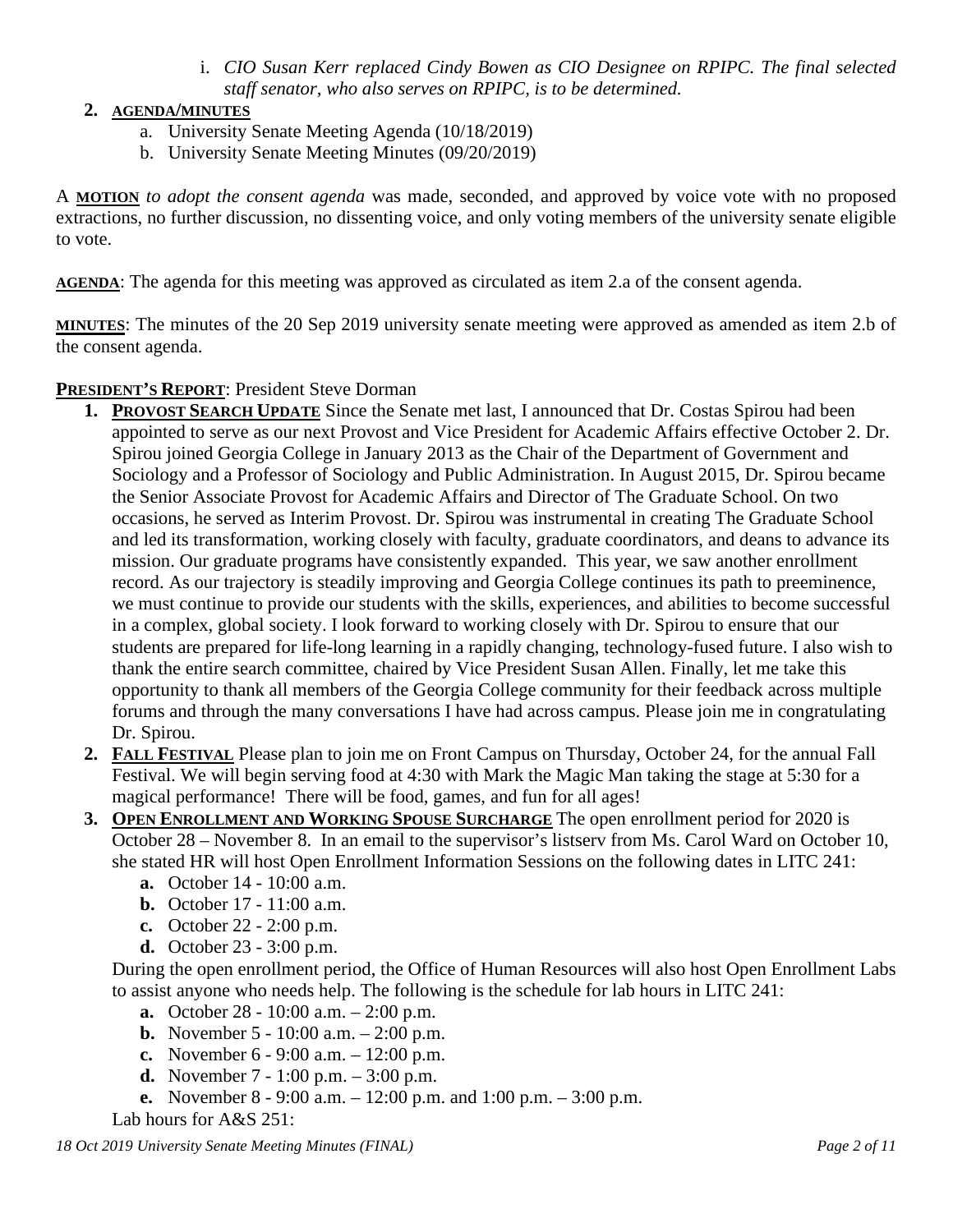**a.** October 31 - 9:00 a.m. – 12:00 p.m.

Ms. Ward's working spouse surcharge explanation can be found at: [https://frontpage.gcsu.edu/announcement/working-spouse-surcharge-effective-january-1-2020-usg](https://frontpage.gcsu.edu/announcement/working-spouse-surcharge-effective-january-1-2020-usg-health-plan-participants)[health-plan-participants.](https://frontpage.gcsu.edu/announcement/working-spouse-surcharge-effective-january-1-2020-usg-health-plan-participants) Please contact Human Resources at 478.445.5596 with additional questions.

- 4. **VETERANS DAY CEREMONY** Our annual Veterans Day Ceremony is scheduled for Monday, November 11, at 9:00. The memorial has recently been renovated; and thanks to Dyer Construction, we have a new granite marker for the "The Wars in Iraq and Afghanistan" and a replica of the existing prayer marker that was at the site. I hope you all can join us for this event.
- 5. **ETHICS AWARENESS WEEK** Ethics Awareness Week is scheduled for November 11 15, 2019. The purpose of the week is to remind everyone in the university system of our shared ethical values and expectations, so these are incorporated into our day-to-day decisions. Ms. Stacy Mulvaney, Director of Internal Audit and Advisory Services, is coordinating various activities for the week. On Thursday, November 14, Ms. Deborah Wallace will be speaking to campus at the Peabody Auditorium from 10:00- 11:00 a.m. Ms. Wallace is the State Inspector General of Georgia. Ms. Mulvaney will also be teaming up with various departments around campus to provide open discussions and question and answer sessions. Topics will include P-card, Travel, Sustainability, Information Technology, and the Ethics Hotline. A video will also be revealed during that week to showcase our ethical values. More details about the week's events will be announced in November.
- 6. **FY2020 BUDGET PROCESS BEGINS** The FY2020 **University Budget Open Forum** will be held on Monday, November 18, 2019, from 8:30 a.m. – 12:30 p.m. in the Pat Peterson Museum Education Room. As a part of our commitment to shared governance and transparent decision making, all campus community members are encouraged to attend. I will provide a general report, followed by each of the deans. Following the deans, the vice presidents will present. I encourage all to attend. In addition, I encourage you to get involved and attend your departmental and college-level meetings regarding the budgeting process.
- **7. STATE OF THE UNIVERSITY ADDRESS UPDATE** In my September report, I mentioned having to change the start time of the State of the University Address in February due to an event sponsored by the University System of Georgia Foundation. We were recently notified the event date has changed. Therefore, we will move the event time back to 2:00 on February 7 in Russell Auditorium.
- **8. POLICY APPROVALS** The Open Records Act Policy and the Records Management Policy were both approved by the Executive Cabinet on September 24. The policies can be found at:
	- **a.** [Open Records Act Policy](http://gcsu.smartcatalogiq.com/Policy-Manual/Policy-Manual/Campus-Affairs/Open-Records-Act-Policy)
	- **b.** [Records Management Policy](http://gcsu.smartcatalogiq.com/Policy-Manual/Policy-Manual/Campus-Affairs/Records-Management-Policy)
- **9. BOARD OF REGENTS POLICY REVISIONS** During the September 2019 Board of Regents meeting, the USG stated that it is currently reviewing the following policy:
	- **a. Revision to the Policy Manual: Section 7.13 – Designation of USG as a Hybrid Entity under HIPAA**
		- i. **Proposed New Policy Language:** The Board of Regents of the University System of Georgia (USG) engages in covered functions as defined by the Health Insurance Portability and Accountability Act of 1996, including the subsequent amendment under the Health Information Technology for Economic and Clinical Health of 2009 and any regulations promulgated under those laws, (HIPAA) and is a covered entity. Because some portions of USG are not engaged in covered functions, USG designates itself as a Hybrid Entity as defined by the HIPAA regulations. Any portion of USG engaged in a covered function or performing business associate activities for another component of USG engaged in a covered function, as those terms are defined by HIPAA, is hereby deemed part of the Health Care Component (HCC) of the USG Hybrid Entity. The University System Office (USO) and each USG Institution will be responsible for identifying the components, business units, colleges, or schools that are part of the HCC.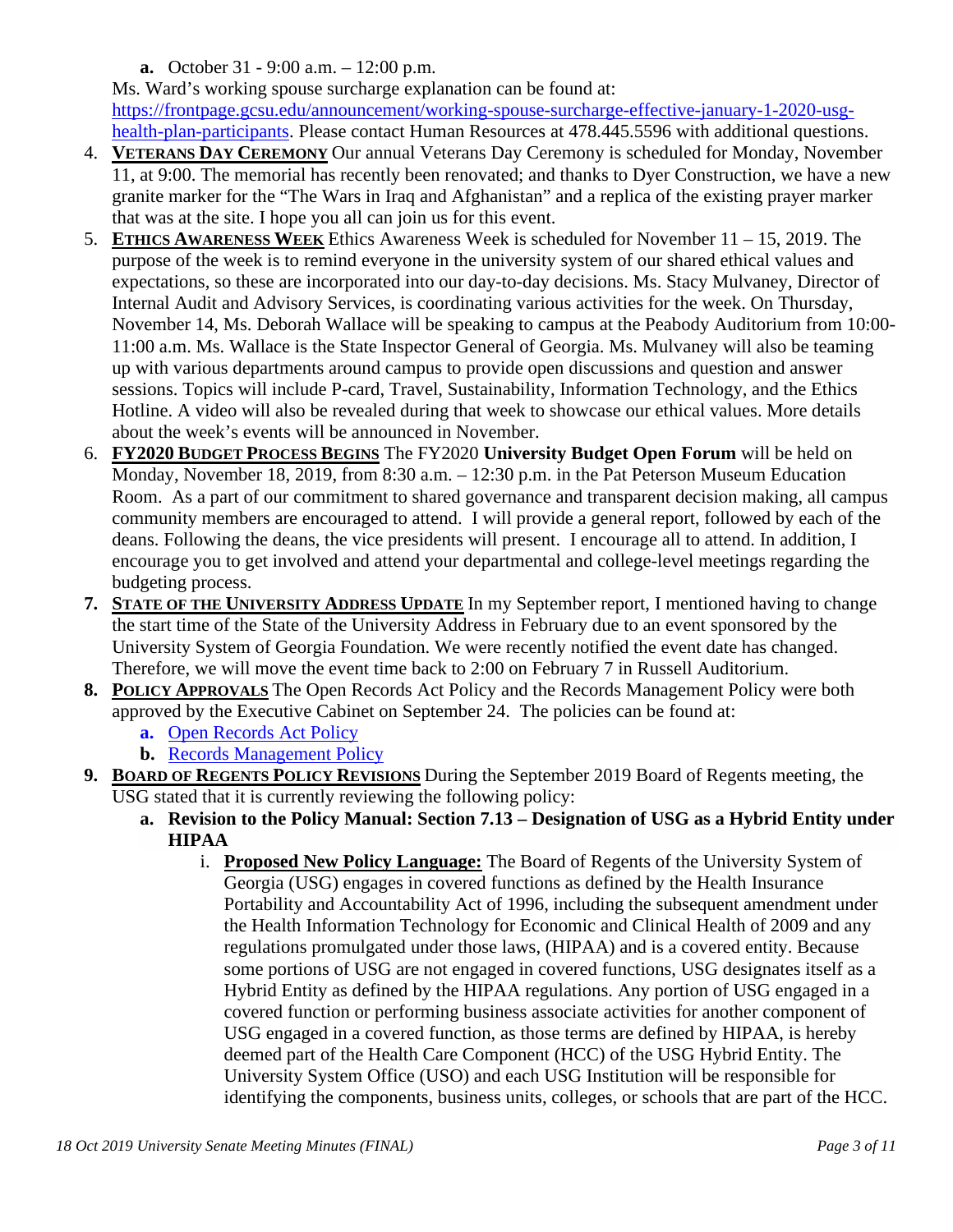**10. UNIVERSITY SYSTEM OF GEORGIA LAUNCHES MENTAL HEALTH TASK FORCE** On Tuesday, October 16, Chancellor Wrigley appointed a Mental Health Task Force to address the growing concern of mental health challenges on campuses. Chancellor Wrigley charged the task force members to understand the scope of the issues and to review programs, policies, and best practices within the USG as well as campuses around the country. Additional details about this appointment can be found at: https://www.usg.edu/news/release/university\_system\_of\_georgia\_launches\_mental\_health\_task\_force

**11. SEXUAL MISCONDUCT PROCESS** An email to the campus community on September 30 from the Office of Legal Affairs shared the process for reporting sexual misconduct and resources that are available for our faculty, staff, and students. The link to the process can be found at: [https://frontpage.gcsu.edu/sites/default/files/announcementfiles/cathy.stevens%40gcsu.edu/Sexual%20](https://frontpage.gcsu.edu/sites/default/files/announcementfiles/cathy.stevens%40gcsu.edu/Sexual%20Misconduct%20Process%20Snapshot%202019-2020.pdf) [Misconduct%20Process%20Snapshot%202019-2020.pdf](https://frontpage.gcsu.edu/sites/default/files/announcementfiles/cathy.stevens%40gcsu.edu/Sexual%20Misconduct%20Process%20Snapshot%202019-2020.pdf)

## **12. SAVE THE DATES!**

- **a.** *Fall Festival* Thursday, October 24, 2019 4:30 – 7:00 p.m. – Front Campus
- **b.** *Alumni Weekend* November  $1 - 2$ , 2019
- **c.** *Ethics Awareness Week* November 11 – 15, 2019
- **d.** *Veterans Day Ceremony* Monday, November 11, 2019 9:00 – War Memorials – Front Campus
- **e.** *Faculty and Staff Holiday Open House* Thursday, December 12, 2019 9:00 a.m. & 3:00 p.m. – Old Governor's Mansion
- **f.** *Winter Commencement* Saturday, December 14, 2019 1:00 p.m. – Centennial Center

# **13. QUESTIONS** When President Dorman invited questions, many were forthcoming.

- **a. Transportation to Counseling Services**: Question: A student in distress reported long wait times at Counseling Services. Answer: President Dorman referred the question to Dr. Brooks, Vice President for Student Life, who reported that Counseling Services recently lost two counselors and has been using supplemental staff. Walk-in services are running, but there is a delay between triage and getting an appoint, which might be 72 hours. Question: What is the status of transportation to Counseling Services? Should students drive or take the bus, as faculty have been advised not to drive them, and campus police escorting students to Counseling Services during a crisis may be harmful. Answer: Susan Allen, Vice President for Finance and Administration, and Dr. Brooks both affirmed that counselors can pick students up and drive them to Counseling Services.
- **b. Working Spouse Surcharge:** Question: When you met with Chancellor Wrigley, did he share any reasoning behind the working spouse surcharge? Answer: The Chancellor reported that health insurance costs for the system increased by \$47 million last year, and there was a 29% increase in prescription drug expenditures. The working spouse surcharge will only raise \$6-8 million. Question: Was there a rationale for charging a particular class of employee (2 income family subsidizing non-working spouses)? Answer: This is a global issue. The USG is self-insured. Hauke Busch, University Senate representative to USG Faculty Council is currently at a USGFC meeting and will report back what he learned about the surcharge.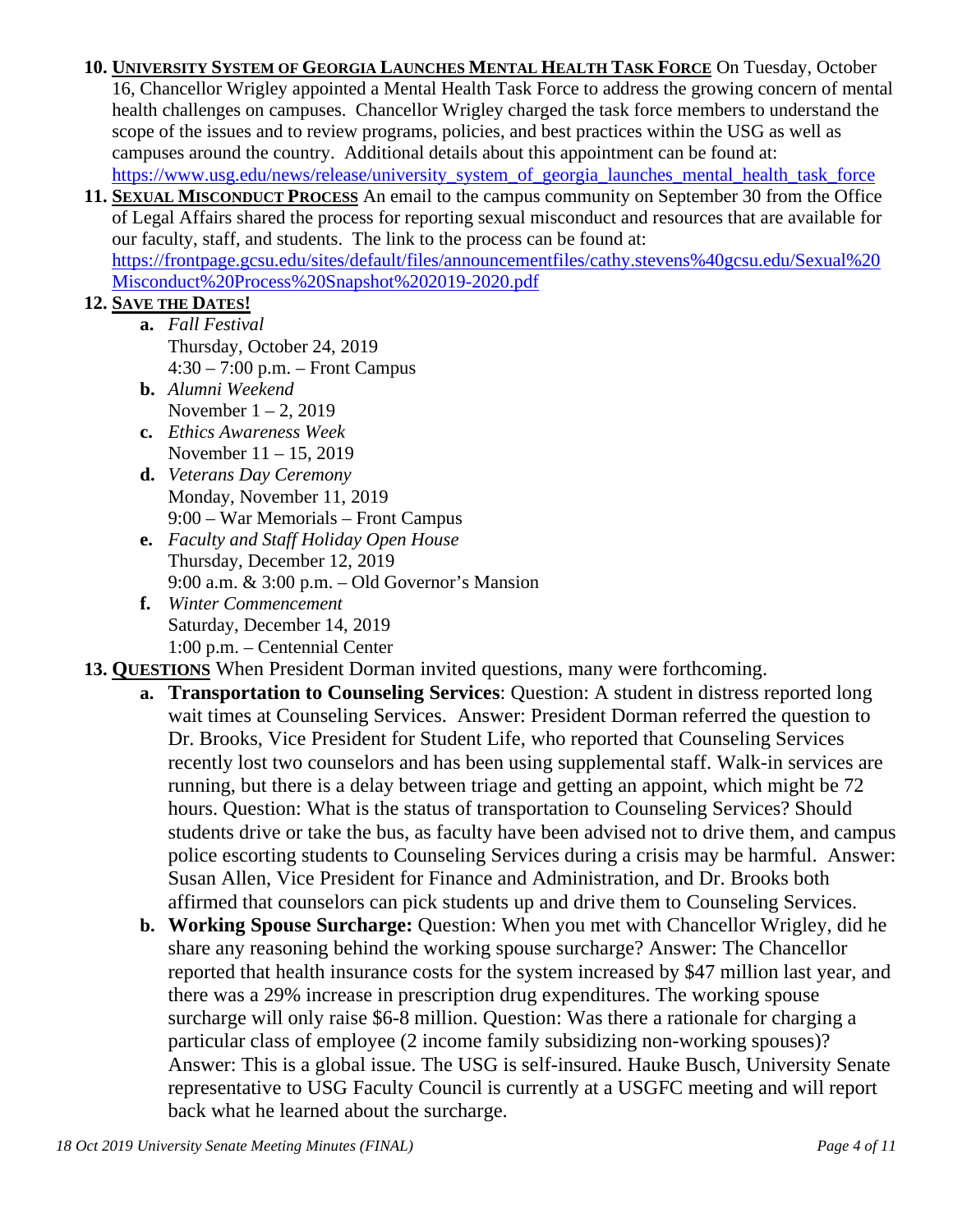**PROVOST'S REPORT**: Provost Costas Spirou was unable to attend this meeting and extended his regrets. He did provide a written report for inclusion in these minutes, and he asked Presiding Officer David Johnson to provide highlights from the report for those attending the meeting.

# **1. GENERAL EDUCATION**

- **a.** The USG is in the process of creating a *General Education Implementation Group* (expected to be in place in the next week or so) with representation across the System.
- **b.** In addition to faculty, the General Education Implementation Group is likely to include representatives from other offices (i.e., Registrar, Academic Advising, etc..).
- **c.** It is expected that the *General Education Implementation Group* will complete its work around January/February 2020.
- **d.** A presentation of Gen Ed recommendations by the USG to the BOR will take place sometime in the Spring 2020.
- **e.** Implementation is now more likely to occur in Fall 2021.

## **2. NURSING**

- **a.** The USG requested that institutions identify ways to increase the number of nursing students graduating from colleges and universities. The BOR noted that the levels of new nurses is quite low relative to demand.
- **b.** The USG will pursue a revisiting of the faculty-student ratio from the current 8:1 that is guiding Georgia professional standards.

## **3. PROFESSOR OF PRACTICE**

- **a.** Previous conversations about "Clinical Faculty" status.
- **b.** The USG is now also considering the "Professor of Practice" faculty designation for nonresearch intensive institutions.
- **c.** This would complement the OneUSG classification currently in place.

## **4. FACULTY CONTRACT AND TENURE CALCULATIONS**

- **a.** The USG is preparing for academic and fiscal year faculty contracts to be accessed and signed using OneUSG Connect.
- **b.** The new process replaces the previous processing of printing, signing, and/or scanning paper contracts.
- **c.** Contracts can be signed electronically.
- **d.** The new system will also provide tenure calculations such as years of service/eligibility for tenure/promotion/post-tenure review, etc…
- **e.** Still require local involvement to support this process.
- **f.** Information will be shared with CBOs at the November meeting.

# **5. "KNOW MORE…BORROW LESS"**

- **a.** More information/education should be provided to students about their financial responsibilities when pursuing a college education.
- **b.** Clarity in letter of offer that differentiates between (1) grants, scholarships, Hope, etc… and (2) loans.

### **6. EMERITUS/EMERITA STATUS**

- **a.** A USG working group will be engaged in providing guidance on Emeritus/Emerita Status.
- **b.** Considerable differences in the process across USG institutions.

# **7. TEACHER PREPARATION**

- **a.** Considerable shortage, especially in early childhood, elementary education, special education across the state.
- **b.** Legislature: Literacy and Mathematics Instruction.
- **c.** Lt. Governor's Office: Year-Long Student Teaching.
- **d.** Governor's Office: Teacher Retention.
- **e.** Chancellor: Removing Barriers in Teacher Preparation Bring Teacher Education Degrees to 120.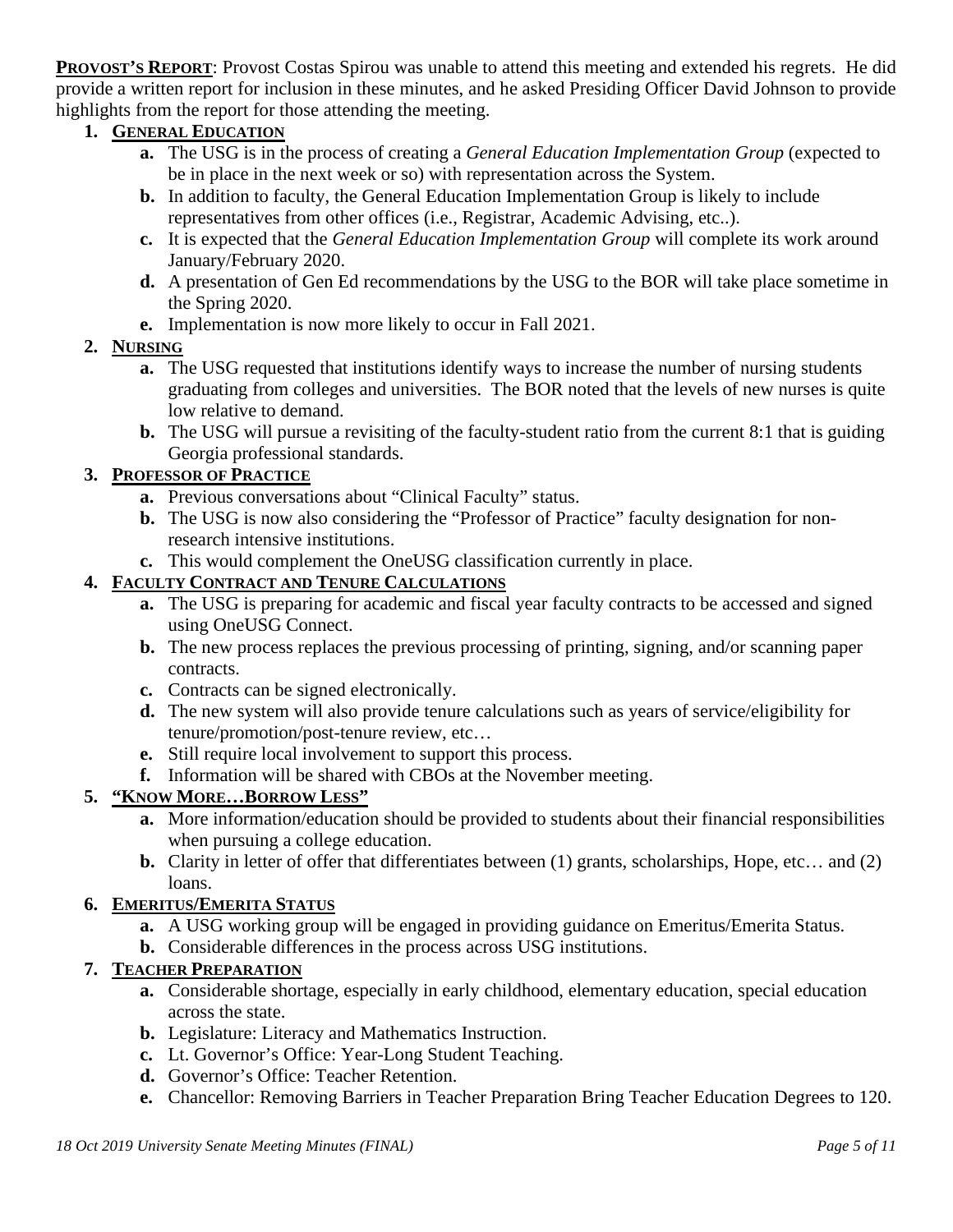- **f.** Vice Chancellor: Education Core Redesign Education Area Focus 9 hours Area F course revisions.
- **g.** College of Education Deans are involved in many of these conversations and meetings.
- **h.** Expect changes as we move forward.

# **8. NOEL LEVITZ VISIT ON RETENTION**

- **a.** Gary Fretwell, Senior Vice President, will be on the Georgia College campus on November 5- 6. Gary has helped to launch enrollment initiatives at over 1,000 campuses during his tenure with Ruffalo Noel Levitz (also served in a leadership position at Millsaps College).
- **b.** He will meet with faculty and staff to find out about our retention efforts at Georgia College.

# **9. STUDENT ACCOMMODATIONS**

**a.** Faculty must provide students with accommodations when appropriate documentation is in place.

## **10. COLLEGE OF BUSINESS DEAN SEARCH**

- **a.** Eight candidates for the COB Dean position will be interviewed in Atlanta (October 18th and 19th).
- **b.** List includes current and former deans, current and former department chairs.

# **11. 25LIVE-ACADEMIC AFFAIRS**

**a.** The fourth shared Spring 2020 scheduling run using the *25Live Optimizer* placed us at 83% utilization rate.

## **12. CENTER OF TEACHING AND LEARNING**

- **a.** Realignment of an existing position to focus on faculty success.
- **b.** Develop a robust program of state, regional, and national awards and support GC faculty to pursue these distinctions.
- **c.** Engage collaboratively with University Communications to support faculty in contributing to print and broadcast media.
- **13. QUESTIONS** When David Johnson invited questions, one was forthcoming.
	- **a.** Question: There are concerns about turnover in the professional advising center. One of my students was distressed that her advisor resigned the week before registration. Answer: David Johnson noted that Dr. Spirou could address this issue in a future Senate meeting.

**UNIVERSITY SENATOR PINS**: David Johnson inquired if the two new Senators were present to receive pins for their service; however, they were not in attendance.

**UNFINISHED BUSINESS**: There was one item of unfinished business.

- **1. MOTION 1920.ECUS.001.O REVISED UNIVERSITY SENATE HANDBOOK FALL 2019**On behalf of the committee, David Johnson, ECUS Chair, presented the motion *To endorse the revisions to the University Senate Handbook as proposed in the supporting documents.*
	- **a. SUPPORTING DOCUMENTS** Supporting documentation, accessible in the online motion database, was available for display on the big screen.
		- *i. US Handbook – Summary of Changes (2019-09-20).docx*
		- *ii. US Handbook (2019-09-20) FINAL.docx*
	- **b. CONTEXTUAL INFORMATION** David Johnson summarized the proposed changes.
		- i. Removed references to EAPC due to the March 2019 bylaws changes.
			- ii. Adjusted committee compositions and amended scopes to align with the March 2019 bylaws changes.
		- iii. Amended the Senate history to include the March 2019 bylaws changes.
	- c. **DISCUSSION** There were no questions and there was no discussion.
	- d. **SENATE ACTION** Motion 1920.ECUS.001.O was approved by voice vote, no further discussion, no dissenting voice, and only voting members of the university senate eligible to vote.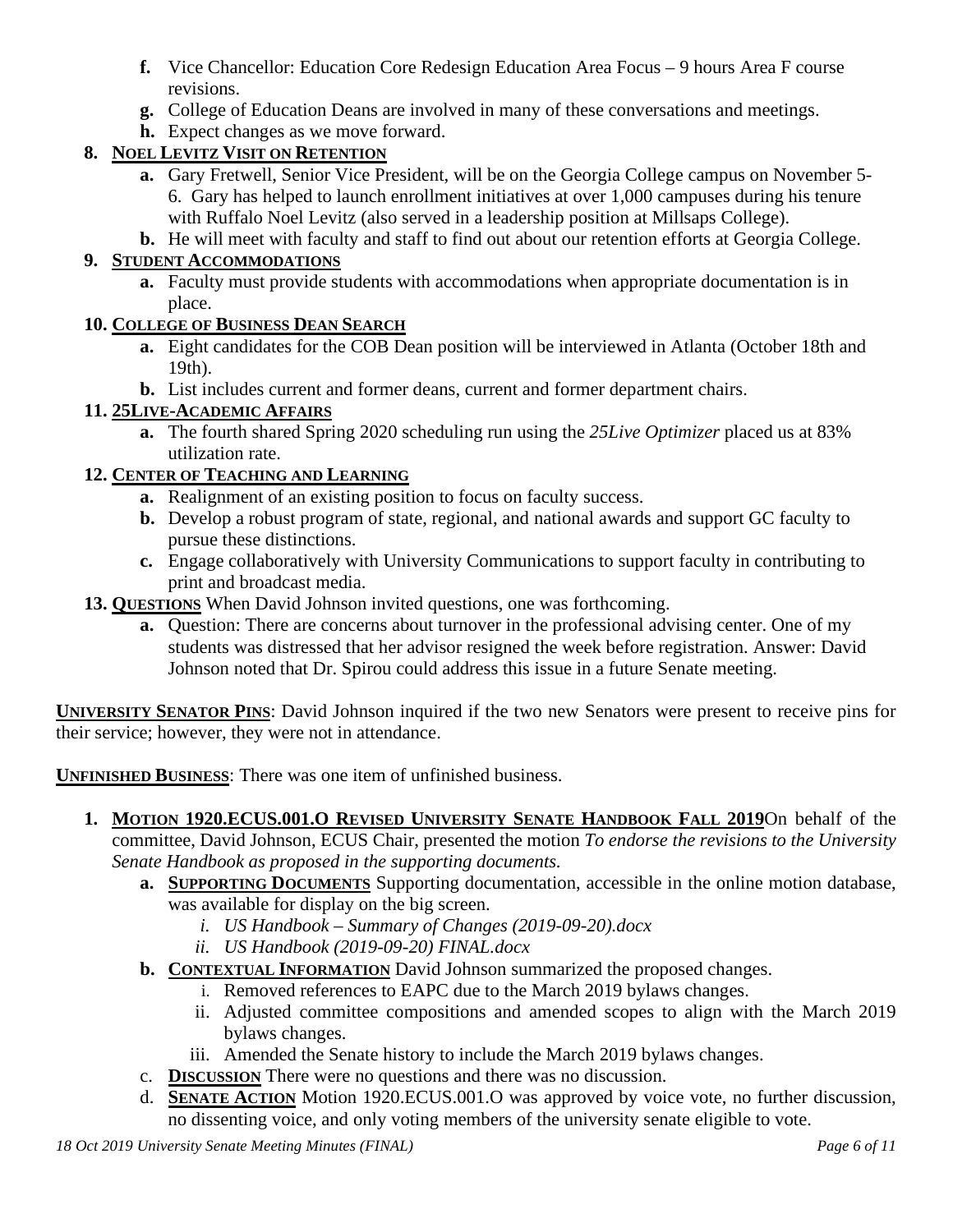**NEW BUSINESS**: There was one item of new business.

- **1. MOTION 1920.SAPC.001.P STATEMENT OF NON-DISCRIMINATION CHANGE** On behalf of the committee, Angela Criscoe, SAPC Chair, presented the motion *To recommend including "non-religion, gender identity, and gender expression" to Georgia College's Statement of Non-Discrimination.*
	- **a. SUPPORTING DOCUMENTS** Supporting documentation, accessible in the online motion database, was available for display on the big screen.
		- *i. Non-Discrimination Policy Proposal.docx*
		- *ii. USG Universities EEO Statements*
		- *iii. GC Non-Discrimination Statement.docx*
		- *iv. SGA Non-Discrimination Statement.docx*
		- *v. USG Non-Discrimination Statement.docx*
	- **b. CONTEXTUAL INFORMATION** Angela Criscoe introduced the proposed changes with the following statement.
		- **i.** Hello Senate Members,

Georgia College is committed to the fundamental principle of equal opportunity and equal treatment for every prospective and current employee and strives to create a campus environment which understands, fosters, and embraces the value of diversity. No person shall, on the grounds of race, color, sex, sexual orientation, religion, national origin, age, disability, veteran status, or genetic information, be excluded from employment or participation in, be denied the benefits of, or otherwise be subjected to discrimination, under any program or activity conducted by Georgia College.

That is Georgia College's current Non-Discrimination Statement, which is meant to be inclusive, but unfortunately is not.

I stand before you today with a proposal that originated from SGA as an issue that impacts the rules that student organizations must follow in treating all students equally.

In January 2013, President Dorman charged the Diversity Action Planning Committee to develop a plan to address diversity at GC. Goal #4 specifically states Faculty and Staff Recruitment and retention success. With this expectation to create strategies to increase the diversity of faculty, professional staff and administration at all levels, we must evaluate our practices and continue to update our efforts to ensure we are meeting our goals.

As stated in the DAP the definition of diversity traditionally utilized by Georgia College includes race, color, religion, national origin, sex, age, veteran status, disability, sexual orientation, genetic information, GENDER Identity/Expression and socioeconomic class. Gender Identity/Expression are included here, but not in our non-discrimination statement.

In following the leadership of our students and their commitment to treating all students equally, we must evaluate our strategies to treating our faculty, staff, and administrators equally. Also, to exhibit our preeminence and stand with our system's premier institutions in the USG, we as a senate body must act on the goals in our DAP to assist Georgia College in achieving Inclusive Excellence.

SAPC voted unanimously to bring this forward to the body because we believe that our current statement doesn't go far enough to align with Georgia College's mission or DAP.

The proposed outcome is to recommend including the terms "non-religion, gender identity, and gender expression" to the Georgia College's Statement of Nondiscrimination.

This update will create a positive impact on how we as a University treat the people who comprise it. It adds non-religion, gender identity (*how a person sees themselves*), and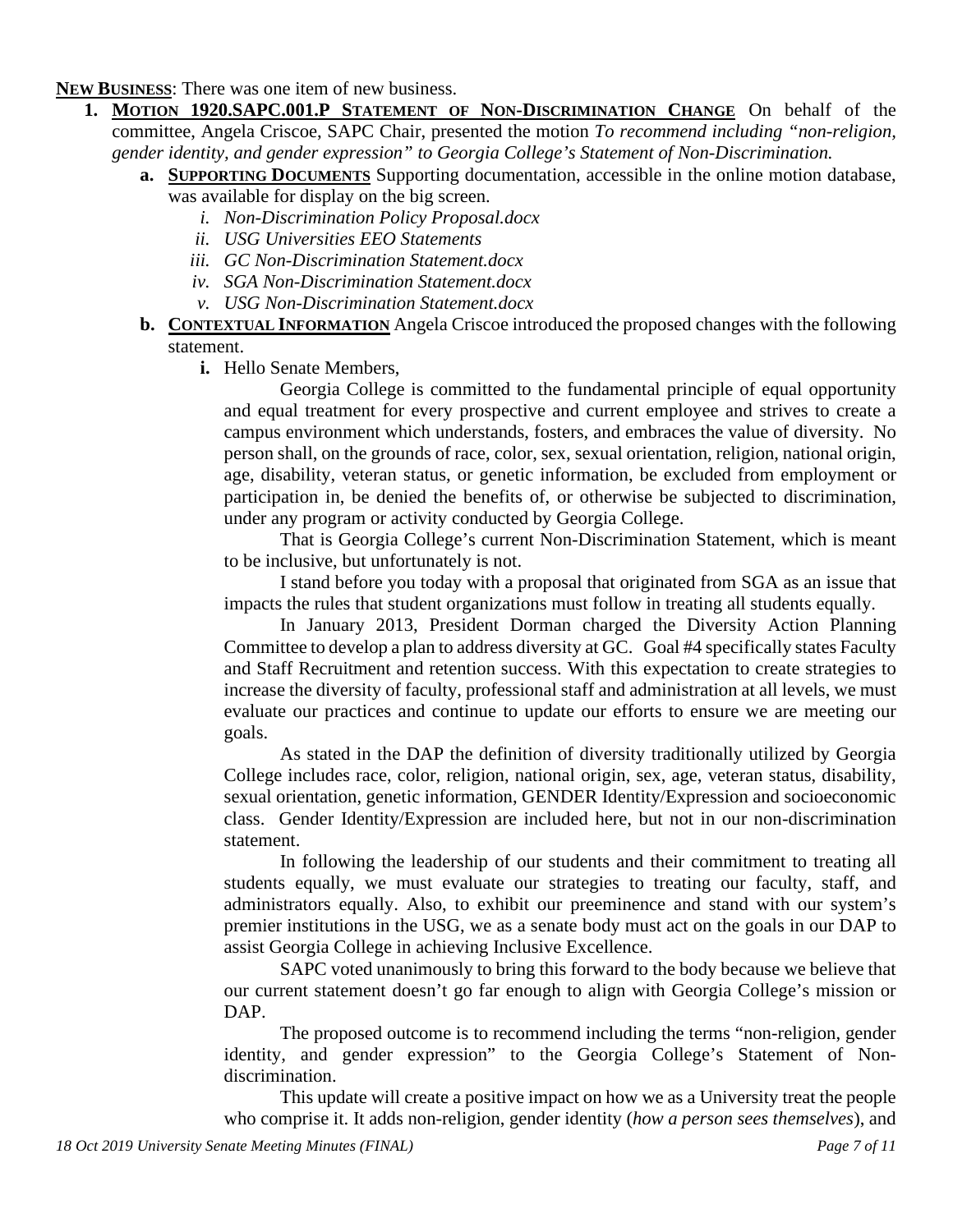gender expression ( *how a person outwardly shows their gender identity*) as characteristics that are valued aspects of current and potential Georgia College members.

A vote here demonstrates our commitment to non-discrimination and our efforts in accomplishing goals, supporting our mission, and achieving inclusive excellence.

Thank you.

- c. **DISCUSSION**
	- i. Question: Why is socioeconomic class, from the DAP, not included? Answer: It was accidentally left out.
	- ii. Comment: Could we, in the long run, find categories that are not included here? What's our long-term goal with these statements? Could we more simply say that we do not discriminate?
	- iii. Comment: Usually that statement ("we do not discriminate" is followed by "on the basis of" specific categories. We do discriminate, and we are trying to address remedies for historical discrimination on the basis of these categories.
	- iv. Comment: In addition to being a legal statement, this is a values statement to our audience.
	- v. Comment: As a community, we do not say "I value" or "I love," we say "I love *you*" or "I value *you*." There are members who are in the shadows, and this says to these people, "We value you, come on in."
	- vi. Comment: What about marital status, and the difference between national origin and citizenship status?
	- vii. Comment: One of the things SAPC noticed when looking at Georgia Tech and UGA and elsewhere is that they review their non-discrimination policies annually.
	- viii. Comment: This is catch up with Georgia Tech and UGA.
	- ix. Comment: And it aligns our DAP with our Non-Discrimination Statement.
	- x. Comment (from Qiana Wilson, General Counsel): We constantly review our policies as well. In 2017 or 2018 we reviewed our Non-Discrimination Statement. At that time the system office told us to wait for a uniform statement. I had two conversations with them last week. We're in a holding pattern. As point of comparison for reviewing the statement, there are two schools that include gender identity in their statement, and seven or eight that include gender expression. When we review the statement, we consult all schools and the USG overall. Some categories are overseen by federal law; the federal government looks at citizenship.
	- xi. Question: This question is for Qiana Wilson. Is there a USG objection to adding the three categories we're discussing today (gender identity, gender expression, and non-religion).? Answer: Some of it already exists in law, but I can't say because I'm hearing it for the first time.
	- xii. Comment: If you occupy a space of privilege, then you tune out the non-discrimination statement. If you don't occupy a space of privilege, then you look at the statement and see if you're on the list and safe.
	- xiii. Comment: We don't want to walk this back later.
- d. **SENATE ACTION** A Motion to end debate was made, seconded, and approved. Motion 1920.SAPC.001.P was approved by voice vote with no further discussion, one dissenting voice, and only voting members of university senate eligible to vote.

### **COMMITTEE REPORTS**:

- 1. **EXECUTIVE COMMITTEE OF UNIVERSITY SENATE (ECUS) — DAVID JOHNSON, CHAIR**
	- a. **CENTER FOR TEACHING AND LEARNING**: ECUS has continued a dialogue with Dr. Jim Berger, regarding future CTL programming and initiatives; our new CIO Susan Kerr, regarding the direction of I/T at Georgia College; Dr. Shawn Brooks, regarding the recent changes at the HUB and with the Bright House; and Dr. Veronica Womack, regarding senate's role in getting the word out on the Campus Climate Survey.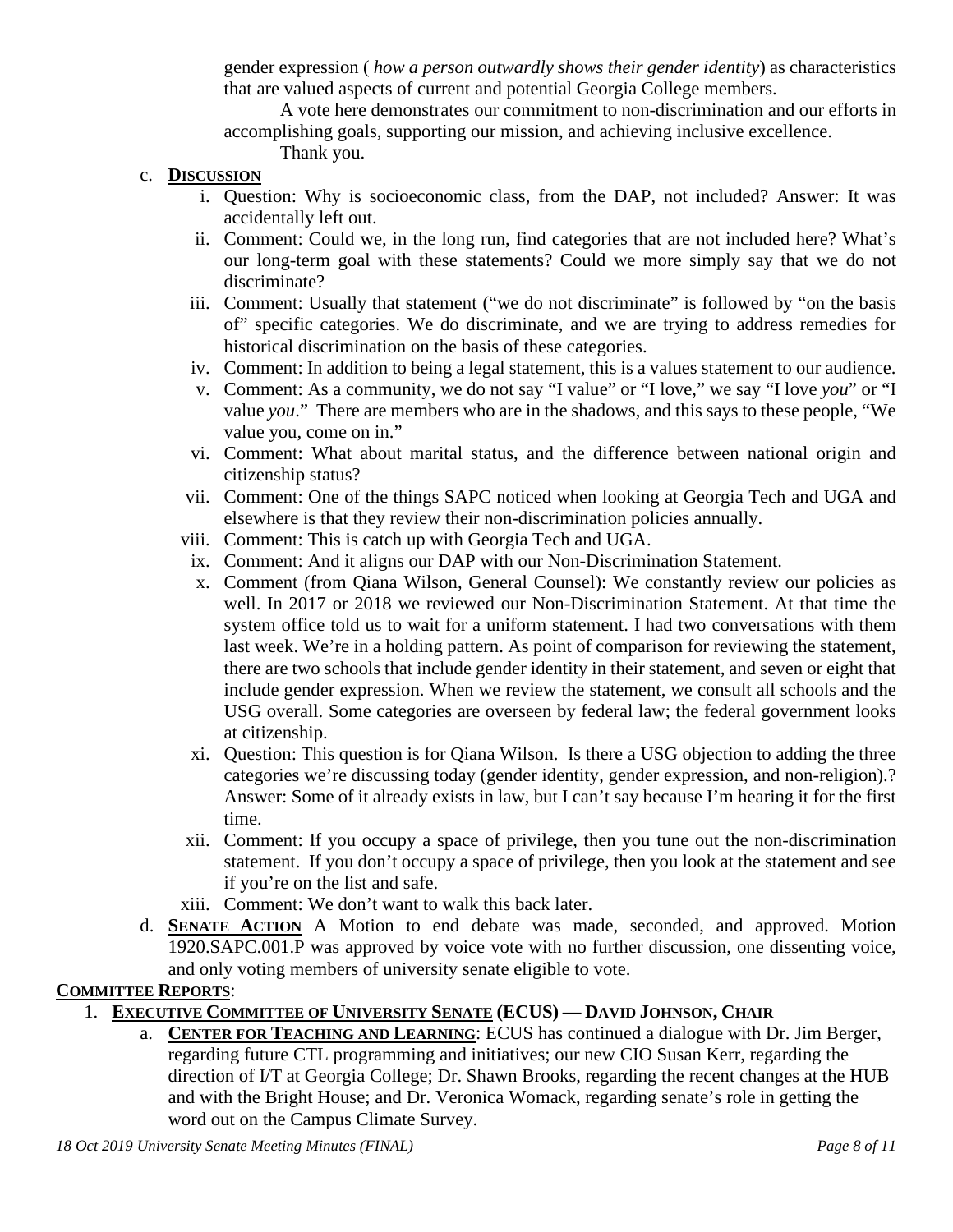- b. **\$100 SPOUSAL SURCHARGE**: After conversations with President Dorman and Carol Ward, ECUS learned that employees who will be paying the \$100 spousal surcharge on health care will be on the "honor system," self-verifying during open enrollment. Our USG Faculty Council Representative, Dr. Hauke Busch, will get additional information regarding this surcharge at the upcoming USGFC retreat Oct 17-18.
- c. **STAFF COUNCIL REPRESENTATION**: In light of the recent difficulties in identifying staff senators for University Senate, ECUS has been working with Staff Council to encourage more robust participation.
- d. **DR. CRAIG TURNER**: Dr. Craig Turner has agreed to make himself available, free of charge, to answer questions and provide advice regarding senate matters. The Office of Academic Affairs has a budget to compensate him if he is needed to take on a larger task.
- e. **ELECTION OVERSIGHT**: After receiving a Corps of Instruction List, SCoN Chair Hauke Busch apportioned the number of senators by academic unit and created elected faculty senator oversight materials, all of which was unanimously approved.
- f. **GOVERNANCE CALENDAR**: A Governance Calendar Workgroup consisting of David Johnson, Hauke, Busch, Alex Blazer, and Catherine Fowler, will take the initial steps for the 2020-21 Governance Calendar.
- g. **DISCIPLINARY POLICIES**: There was additional discussion regarding whether new policies are needed that address anonymous complaints and progressive discipline leading to a faculty member's dismissal, or regarding the influence of a student by another faculty member or outside source into making a complaint against a faculty member. ECUS decided to bring the matter to standing committee chairs for discussion.
- h. **FACULTY CONTRACTS**: There was additional discussion of the new language in faculty contracts/letters. Provost Spirou said that this was likely due to a more effective system-wide paperless consolidation of contracts that would be fully implemented down the road.
- i. **DISCUSSION**: Question: Is the working spouse surcharge retroactive? Answer: I don't know. David Johnson invite all to Velvet Elvis for libations after the meeting.

# 2. **SUBCOMMITTEE ON NOMINATIONS (SCON) — HAUKE BUSCH, CHAIR**

- Hauke Busch was unable to attend this meeting and extended his regrets. He did provide a written report for inclusion in these minutes.
- a. **SLATE OF NOMINATIONS** Since the 20 Sep 2019 University Senate meeting, one change has been made to the slate of nominees that was submitted as a motion at the 18 Oct 2019 university senate meeting.
	- i. CIO Susan Kerr replaced Cindy Bowen as the CIO designee serving on RPIPC.
	- ii. The position of selected staff senator serving on RPIPC remains to be determined.

# 3. **ACADEMIC POLICY COMMITTEE (APC) — CHRISTINA SMITH, VICE-CHAIR, FOR NICOLE DECLOUETTE, CHAIR**

- a. **FAIR USE** APC is working on a recommendation for Senate to consider concerning Fair Use laws of Online Content.
- b. **PLAGIARISM POLICY** APC held a discussion with Dr. Shawn Brooks, Vice President for Student Life, explaining the role of Student Life within GCSU's Plagiarism Policy.
- c. **ACADEMIC GRIEVANCE POLICY** APC members discussed student behavior policies, specifically the filing procedure of an academic grievance against a professor with Dr. Brooks. Dr. Brooks informed the group the filing procedure has changed. He stated members of the GCSU community now have access to a dropdown menu of choices pertaining to grievances of faculty and/or students via the Student Life website.

# *4.* **FACULTY AFFAIRS POLICY COMMITTEE (FAPC) — MATT FORREST, CHAIR**

a. **MEETING** FAPC did not meet on 4 Oct 2019 from 2:00pm to 3:15pm as there were no items of business requiring the attention of the committee, thus there is nothing to report.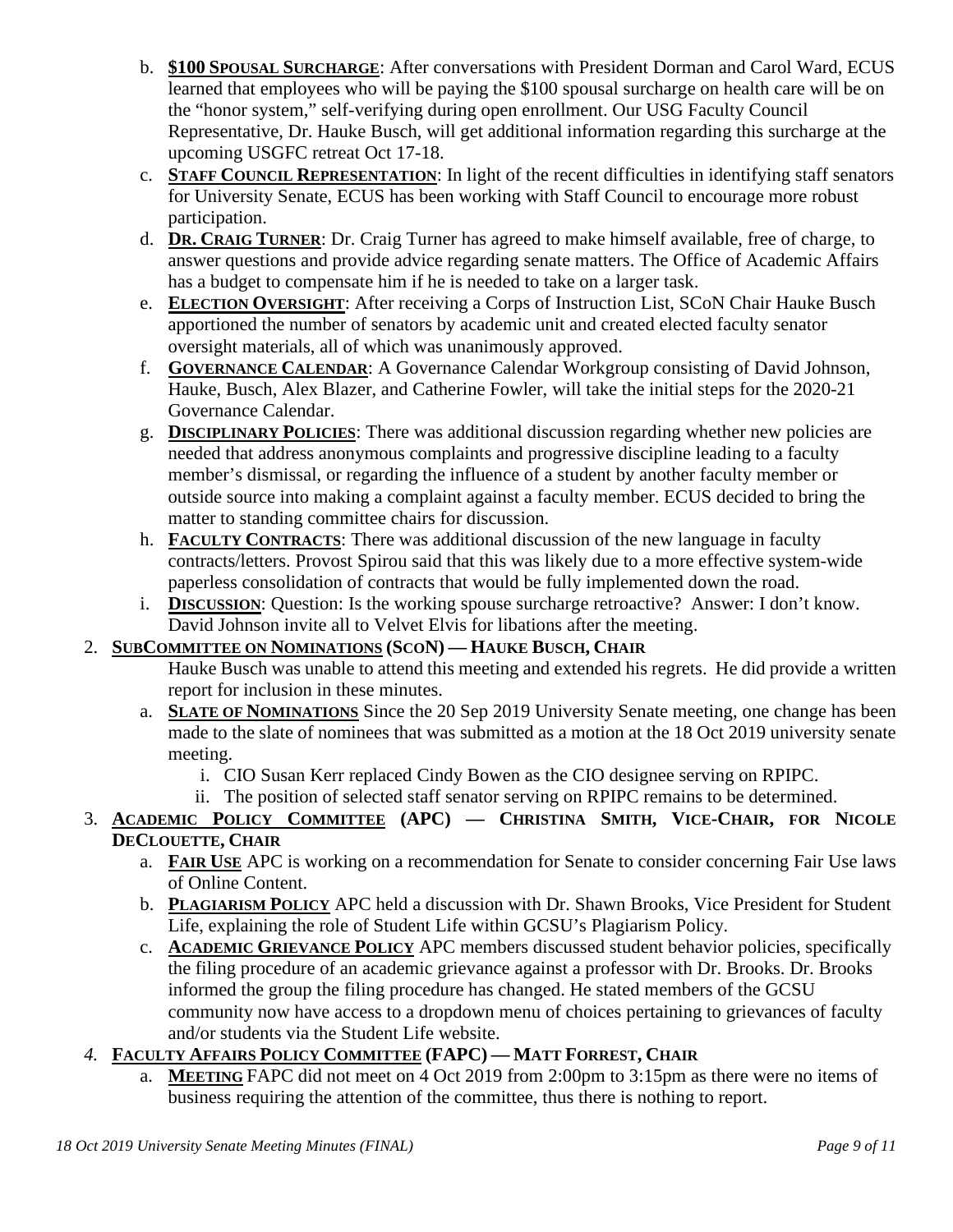- 5. **RESOURCES, PLANNING, AND INSTITUTIONAL POLICY COMMITTEE (RPIPC) — DAVID JOHNSON, PRESIDING OFFICER, FOR SABRINA HOM, CHAIR**
	- a. **MEETING** RPIPC did not meet on 4 Oct 2019 from 2:00pm to 3:15pm as there were no items of business requiring the attention of the committee, thus there is nothing to report.
- 6. **STUDENT AFFAIRS POLICY COMMITTEE (SAPC) — ANGELA CRISCOE, CHAIR**
	- a. **THE HUB** Further discussed issues surrounding changes associated with The HUB and the new Bright House facility.
	- b. **NON-DISCRIMINATION STATEMENT**: Members reviewed Georgia College's current nondiscrimination statement and voted unanimously to add non-religion, gender identity, and gender express. We submitted a motion to bring to the Senate.
- **7. STUDENT GOVERNMENT ASSOCIATION (SGA) — SAMANTHA CERVANTES, PRESIDENT PRO TEMPORE, FOR AMELIA LORD, PRESIDENT**
	- a. **GLASS TO SAND MACHINE** The glass to sand machine, for recycling glass, has been ordered.
	- b. **CONSTITUTIONAL CHANGES** SGA is working on changes to its constitution.

### **ANNOUNCEMENTS/INFORMATION ITEMS**:

- 1. **CENTER FOR TEACHING AND LEARNING ACTIVITIES — JIM BERGER, DIRECTOR**
	- a. **FACULTY SUCCESS** Jim Berger directed the members' attention to a graphic detailing multiple CTL faculty initiatives.
	- b. **COURSE EVALUATIONS**: SRIS is changing. It used to be owned by IDEAS, but it is now part of CampusLabs. The Faculty Information Form is now the Objective Selection Form. Rather than completing the surveys in PAWS, students will fill out the surveys on CampusLabs website. The survey period is November 25 through December 9.
	- **c. DISCUSSION**
		- i. Question: What happens to our data? Answer: The contract went through legal; we should be able to extract our data should we leave the service.
		- ii. Question: What will the survey look like? Answer: It's a short form, called Idea Learning Essentials, of 12 questions. The short length will encourage more students to participate, and therefore garner more valuable data. The invitation will be going to student email, therefore, junk mail might be a problem.
		- iii. Question: What is happening with faculty research grants? Answer: We've been revamping the processes, for instance uploading the materials in GeorgiaVIEW rather than SurveyMonkey. We've advertised on FrontPage, social media, and the CTL newsletter. We've sent email announcements to deans and chairs as well as directly to faculty. The deadline for the first round is tonight, and there is a second round in March.

# 2. **USG FAIR USE POLICY AND COPYRIGHT — JENNIFER TOWNES, SCHOLARLY COMMUNICATION LIBRARIAN**

- a. **USG POLICY**: Fair Use is embedded in copyright law. There are two misunderstandings: 1) education use does not automatically equal fair use, and 2) copying less than 10% does not automatically indemnify the institution from a copyright claim. The 10% rule was struck down in 2014, and a court appeal is ongoing. USG replaced the rule with the Fair Use Checklist, which includes four factors (purpose and character of use, nature of work, amount and substantiality of portion used, and effect on market for original). However, the factors are not weighted equally and there is no general formula for how they are weighted. At end of worksheet, faculty should make a reasoned and balanced judgment. Faculty need to make a worksheet for anything on D2L, e-reserve, or online, or distributed to students. Although it must be filled out in order to put items on e-reserve, it is unclear what faculty should do with the checklists for D2L, online, or student distribution of works.
- b. **OPEN ACCESS WEEK** Next week is Open Access week, so look for events at the Library.